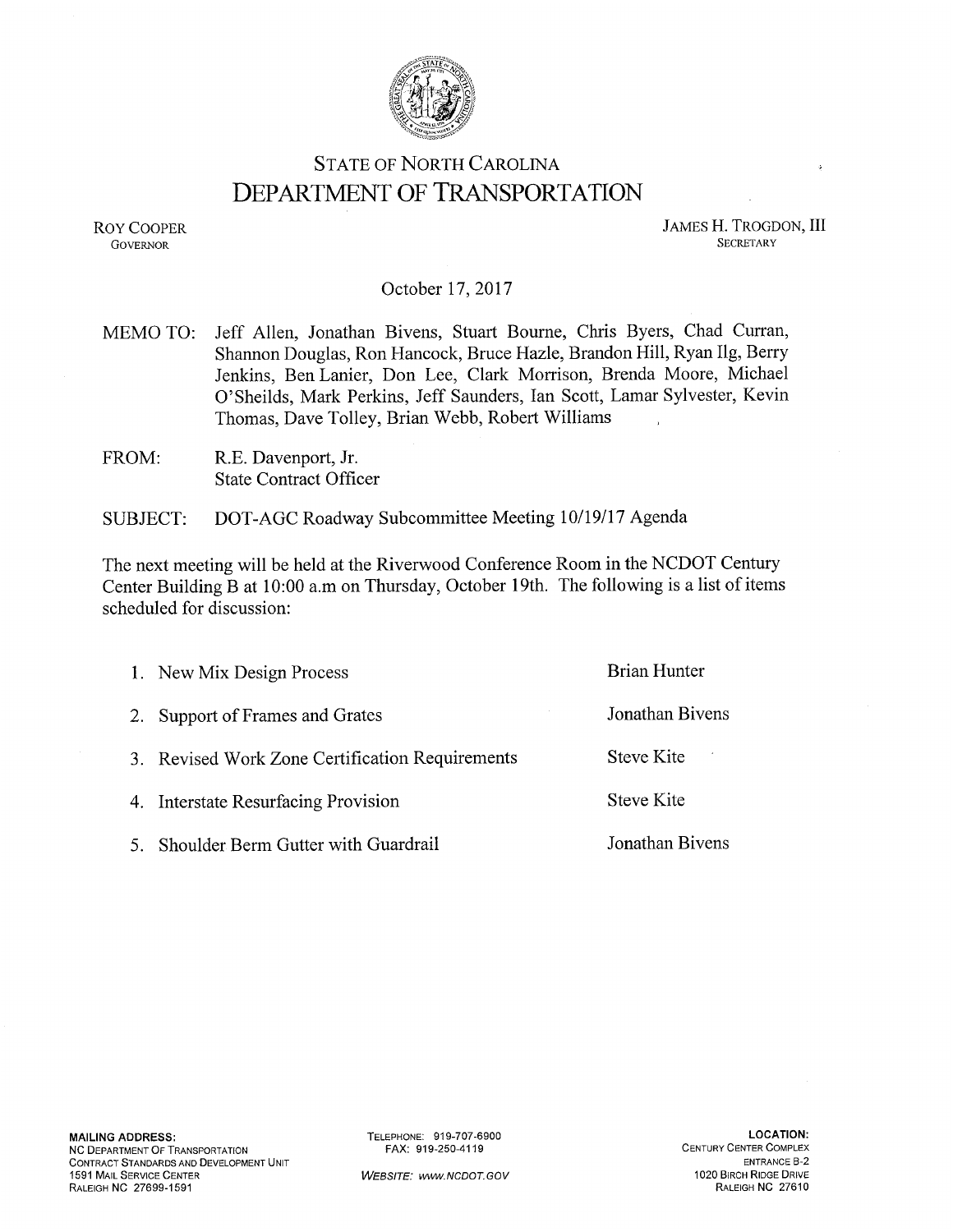

# STATE OF NORTH CAROLINA DEPARTMENT OF TRANSPORTATION

ROY COOPER JAMES H. TROGDON, III **GOVERNOR** SECRETARY

### October 31, 2017

- MEMO TO: Jeff Allen, Jonathan Bivens, Stuart Bourne, Chris Byers, Chad Curran, Shannon Douglas, Ron Hancock, Bruce Hazle, Brandon Hill, Ryan Ilg, Berry Jenkins, Ben Lanier, Don Lee, Clark Morrison, Brenda Moore, Michael O'Sheilds, Mark Perkins, Jeff Saunders, Ian Scott, Lamar Sylvester, Kevin Thomas, Dave Tolley, Brian Webb, Robert Williams
- FROM: R.E. Davenport, Jr. State Contract Officer
- SUBJECT: DOT-AGC Roadway Subcommittee Meeting Minutes

The subject committee met on October 19, 2017 at 10:00 a.m. in the Riverwood Conference Room at the NCDOT Century Center:

*Agenda and Discussion Items:*

## **New Mix Design Process** (handout) **Brian Hunter**

Mr. Hunter asked if the new concrete mix design approval process was working. Industry responded that it seems to be working well. Mr. Hunter passed out a handout from July 2017 that contained information for the now official mix design process.

## **Support of Frames and Grates Jonathan Bivens**

Mr. Bivens stated that the standard for frames and grates has narrow vertical upright and if there is any offset, they have been required to build false walls of which they do not have in their bid. This is costing time and money for the contractor.

Since NCDOT has allowed precast boxes, some of the manufacturers make one standard size that does not get full support all the way around, only the sides. Manufacturers have told the contractors that you do not need 100% support that there needs to be some room for adjustment. The contractors are not getting the benefit of the adjustment. Per industry, this is especially troublesome if the project is over multiple phases and you are coming back in a year to do the shoulder berm gutter. Need to be clear on what is going to be required in the specs and plans.

Mr. Howerton stated that he believes that the sides are self-supporting. The critical side is the traffic side. The only time that he requires a false will is if the frame is completely off the wall. If partially on and still supported, they may require a lentil.

TELEPHONE: 919-707-6900 FAX: 919-250-4119

*WEBSITE: WWW.NCDOT.GOV*

**LOCATION:** CENTURY CENTER COMPLEX ENTRANCE B-2 1020 BIRCH RIDGE DRIVE RALEIGH NC 27610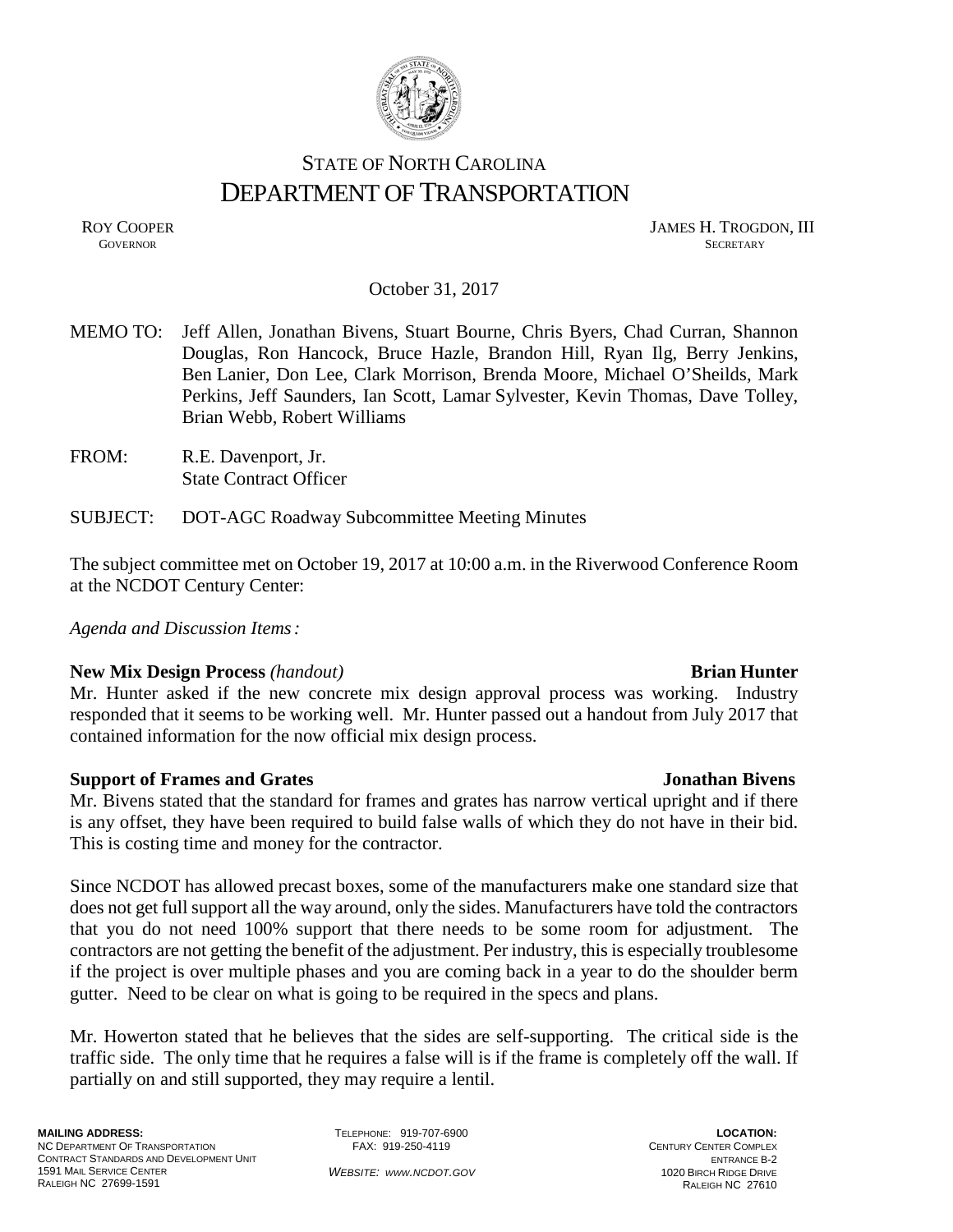Mr. Sylvester stated that he has a meeting with the DCEs the first week of December and will bring this up as one of the discussion points.

# **Revised Work Zone Certification Requirements Steve Kite**

Mr. Kite stated that NCDOT is allowing companies the ability to train their own staff for work zone certification. This will minimize the wait for individuals to get into classes. NCDOT will review the company's training materials and exam to ensure compliancy and consistency. Mr. Kite mentioned that they are currently working on an outline for companies to use for their program and assist in developing questions for the exam.

Mr. Kite mentioned that NCDOT realized there was a gap with installer training. So beginning July 1, 2018 NCDOT will be requiring installer training for anyone working on freeways and interstates. These employees can also be internally certified with the work zone supervisors.

NCDOT will no longer issue certification cards. Companies will maintain their own list for their records.

# **Interstate Resurfacing Provision Steve Kite** Steve Kite

Mr. Kite stated that last year new provisions came out that targeted the work zone on freeways and interstates for resurfacing projects (i.e. Digital Speed Limit Signs, Presence Lighting, Sequential Lights) and wondered how the new lighting was doing.

Industry mentioned that the presence lighting took away from the focus and effectiveness of the blue lights and sequential lights, as well as taking up a lot of space in the area behind the barrier.

Mr. Kite stated that the presence lights were meant to be used in area that you left or areas that you will be getting to and not for the area that you are currently working in. The concept behind the presence lighting was to give the dark area light so speeds will be maintained and more uniform. Mr. Kite mentioned that he may have to go back and look at the presence lighting provision to be clearer. He also mentioned that presence lighting is not needed if there is overhead lights already on the facility. The work zone group hopes to start collecting speed data soon.

Mr. Kite stated that Lamar Sylvester and he are currently working on the ability to pre-stage the work zone area for maximum production. Mr. Kite is also working on paying by the "lane closure" per each for single lane closure, double lane closure, etc., instead of paying for individual items. Mr. Kite mentioned that they is still open for discussion and will be for resurfacing projects only. Mr. Kite is currently developing the language and will be sending it to the committee to review.

# **Shoulder Berm Gutter with Guardrail Jonathan Bivens**

Mr. Bivens stated that they are getting breaks in the asphalt shoulders when installing guardrail. Mr. Howerton stated that NCDOT has increased the concrete thickness for 2018. However, he has heard that even with very thick asphalt where it is wedged up on a rehab job, there are breaks in the asphalt due to the pounding. Industry stated that NCDOT may want to look to add a pre-drill option for very thick shoulders.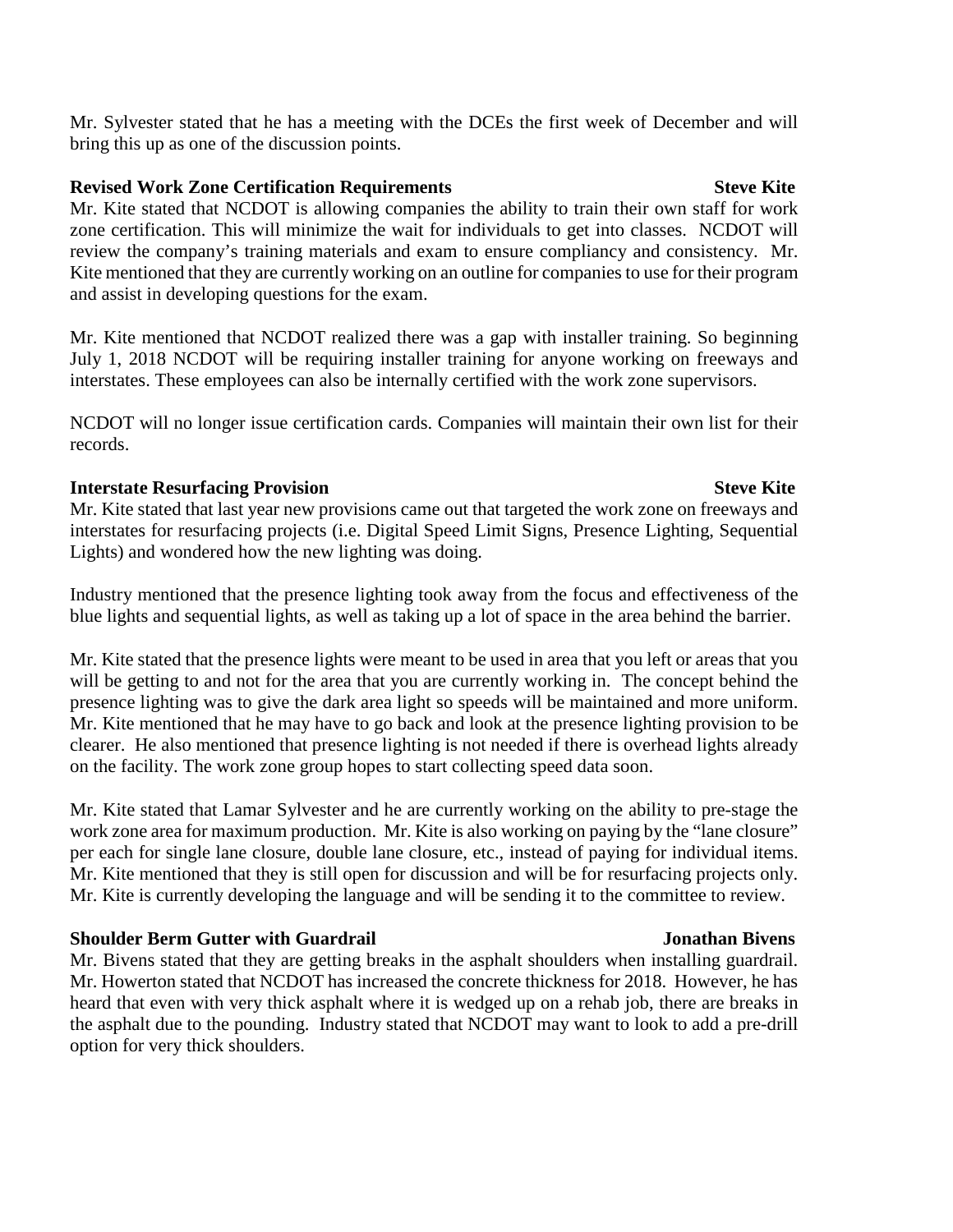### **Other**

Utility Plan Profiles **Bo Hemphill** 

Mr. Hemphill stated that utility plan profiles are not required for DEQ permitting, but wanted to know if industry wanted to see the profiles. Industry stated that they would like to see the profiles as they are used for bidding. Mr. Hemphill stated that he will start requiring the profiles.

## Banking on Division Let Projects **Berry Jenkins**

Mr. Jenkins mentioned that the Office of Civil Rights Director, Ms. Shelby Scales had concern with whether or not to continue banking. There is still discussions going on, but it is business as usual for at least the rest of the year.

Industry stated that banking helps them out, especially on those projects where the work is more specialized and they are not getting any quotes. Industry also stated that in general with the demand with municipal bond contracts, more division contracts, etc, it is getting very challenging to find the labor. Industry will also take a risk with a new firm knowing that they get a little carrot with the banking.

# Joint Meeting **Berry Jenkins**

Carolina's AGC has a joint meeting with the Construction Division of the NC Bar Association in a couple weeks. The chair to this association has asked for feedback on how the outsourcing is working primarily as it relates to CEI firms. Mr. Jenkins is asking for feedback from the Roadway Committee. Industry stated that the CEI resolution process still needs to be addressed (time frames, etc.)

Dates of NCDOT/AGC Joint Meetings **Lamar Sylvester** Raleigh: February  $5<sup>th</sup>$  and  $6<sup>th</sup>$  at the North Raleigh Hilton Atlantic Beach: February 21<sup>st</sup> and 22<sup>nd</sup> at the Double Tree Asheville: March  $13<sup>th</sup>$  and  $14<sup>th</sup>$  at the Crown Plaza

Mr. Sylvester stated that if there are any topics you want discussed to let Berry Jenkins know. They will start out with a luncheon and end the next day after the morning session.

# 80% Vegetation

It is taking 6 months to get to 80% vegetation, even if they feel they have reached 80% prior to the 6 months. This is preventing jobs from being able to be closed out. Feel that the field is using the 6 months as a maintenance time. Need clarity on the 80%. Mr. Sylvester stated to let him know when this is happening.

## Next Meeting

The next meeting of this committee is scheduled for December XX, 2017 in the Riverwood Conference Room at NCDOT's Century Center B.